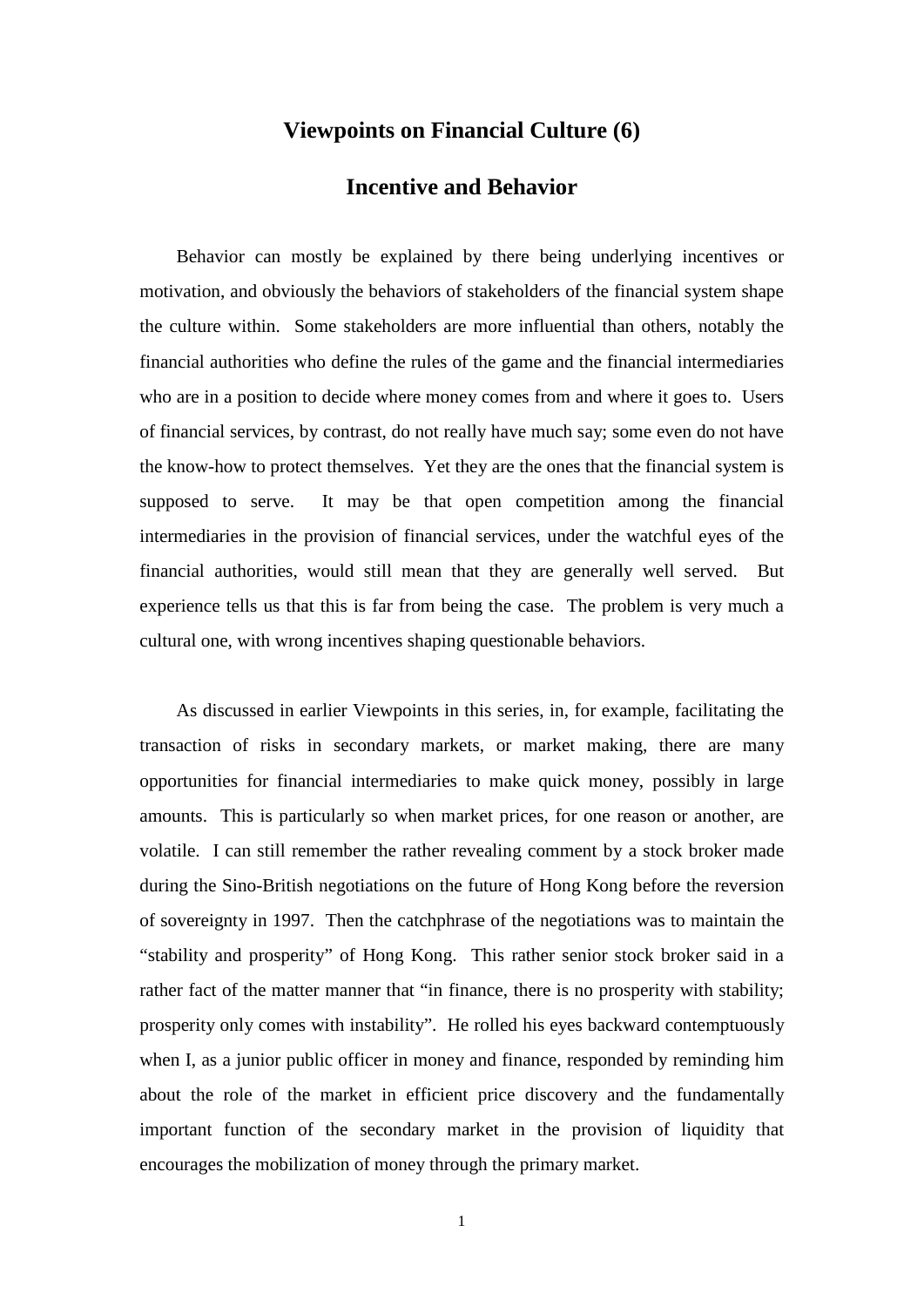Thus, it is in the interest of market makers that there is market volatility, or "vol", as they call it with considerable professional flair. They hate it if there is no "vol" in the market, obviously because of the lack of opportunity in a wellfunctioning and stable market in making money. Looking first at the level of individuals employed by financial intermediaries, it is not difficult to appreciate the mentality of many a trader when he or she arrives at his or her desk in whatever hour of his or her working day. There are position limits, intraday as well as end-of-day, that he is required to observe, as part of the risk management parameters laid down by the firm. He is given a mandate that has much emphasis on revenue generation, although there are these other requirements of compliance, risk management, etc. And he is remunerated largely, or in some cases solely, on how well he does in revenue generation (in other words, his contribution to profits made by the firm), in the form of variable pay, the amount of which pales his pitiful little amount of fixed pay in comparison. He loves "vol"; probably his next vacation, sports car, and mortgage payment for his decent home depend on it. How do you expect a young and money hungry trader, probably in his late twenties, would behave, working within this type of incentive structure?

To be fair, probably the great majority would not venture into what is now receiving sharp attention and, by both the financial regulators and those being regulated, called misconduct. After all, there are codes of conduct and other rule books (regulatory, industry as well as firm-specific) to be observed, and Big Brother is always watching through an elaborate system of monitoring and surveillance. But it is a matter of fact that a small minority of front-line traders have engaged in outright misconduct of different kinds, and it would be hard to argue that the main motivation for doing so did not come from the incentive structure. In the moneymaking game of trading, being the star trader of the firm or the industry is of course attractive, and young traders do have a bigger ego than perhaps employees of other professions; but it is hard to attribute misconduct more to ego than to monetary incentives. Indeed, a trader recently testifying in court in relation to a financial market manipulation case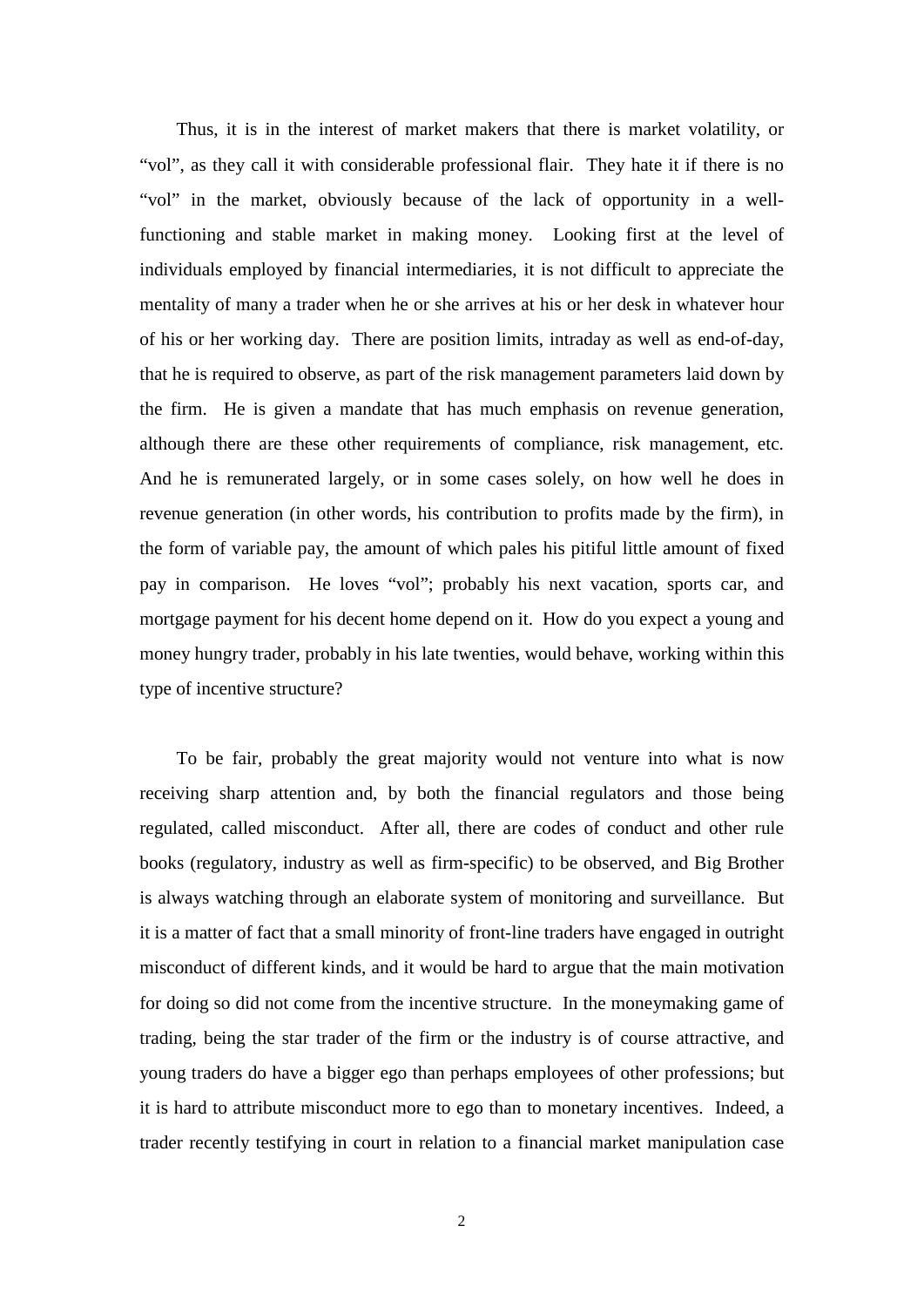said: "I wanted every bit of money I could get because that's your performance metric, that's how you're judged."

Various types of misconduct by front-line traders have been identified in a number of high-profile cases in recent years in developed markets. Unauthorized trading is one; perhaps the traders were hoping that making big money for the firm while breaching limits or hiding the breaching of limits would be tolerated. Manipulating the fixing of benchmark prices, such as those for interbank money market rates and exchange rates, is another, perhaps hoping that such manipulation would help to show greater profits attributable to them (or their teammates) in the relevant books of the firm, thus choosing to ignore that the fundamental role of benchmarking is to facilitate accurate price discovery. Cheating customers on what the prevailing price is in markets to which the firm has privileged access is yet another, perhaps hoping to profit the additional few "pips" when the unknowing customers deal with the firm at marked-up prices, away from market prices that are considered to be fair even after including a reasonable "spread" to pay for the service.

Misconduct is, regrettably, not just limited to front-line traders. In different interactions with customers of financial institutions, there is always scope and therefore the temptation for employees to put the interest of the financial institutions and therefore of themselves on top of the interests of customers. It is often difficult to prove that such misconduct has taken place; so as long as the incentive (greater profits translating into bigger bonuses) for doing so is there, resisting such temptation takes unusual (and possibly unnatural in the minds of some employees) discipline. One therefore hears of such cases (in investment banking, private banking, wealth management, asset management, and other activities in financial institutions) being recognized very much as an unavoidable, rather than unacceptable, phenomenon. Identified cases are, I am sure, dealt with expeditiously in all financial institutions and remediation of the relevant monitoring and surveillance systems introduced. But I am also quite sure that there are unidentified ones, possibly in greater numbers. And the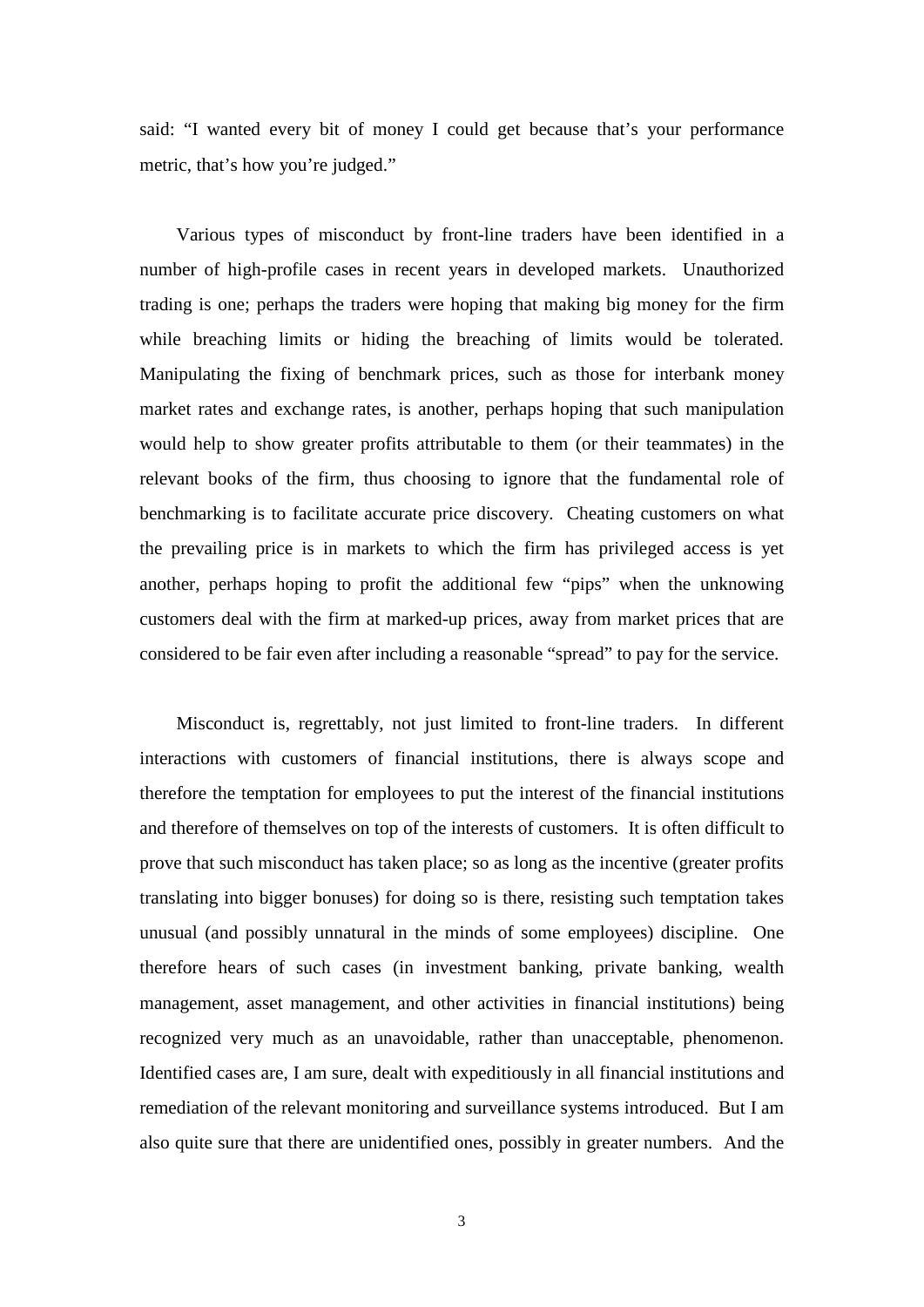sanctions imposed on the identified cases seem inadequate to produce a meaningful deterrent effect.

Individual misconduct is, I would like to believe, not prevalent in the industry; but it was revealing to read in recent press reports on manipulation in the foreign exchange market what a trader had said about the industry norm, which was something to the effect that "if you are not cheating, then you are not trying hard enough." The responses of the authorities—the law enforcement agencies and the regulators—have been the imposition of big fines in billions for the financial intermediaries and criminalization, both at the firm and individual levels, as well as much tighter and more intrusive regulatory requirements. The responses of the financial intermediaries have largely been to strengthen monitoring and surveillance and to place much greater emphasis on compliance, in other words, an expensive and expansive role for Big Brother, and promoting much greater awareness on the front line that Big Brother is watching you. While these responses are obviously considered necessary by those concerned, differences of opinion between the authorities and the industry notwithstanding, no one seems to care about how the billions of big fines and remediation expenses spent on sharpening the eyes of Big Brother would be paid for. Sadly they would all be absorbed as part of the cost of financial intermediation, charged by the financial intermediaries and involuntarily paid for by users of financial services, thus implying lower efficiency of financial intermediation in the economy.

On a more encouraging note, a noticeable but not (yet) mainstream response has interestingly been attempts to introduce a rather more fundamental change of culture to place much greater emphasis than before on serving well users of financial services. Whether this renewed recognition by selected financial intermediaries of the purpose of their existence, which is protected by licenses giving them privileged access to financial markets, will intensify in the industry to the extent of leading to a lesser role for both the regulators and Big Brother, and thus greater efficiency in financial intermediation, remains to be seen. At the level of individual traders, the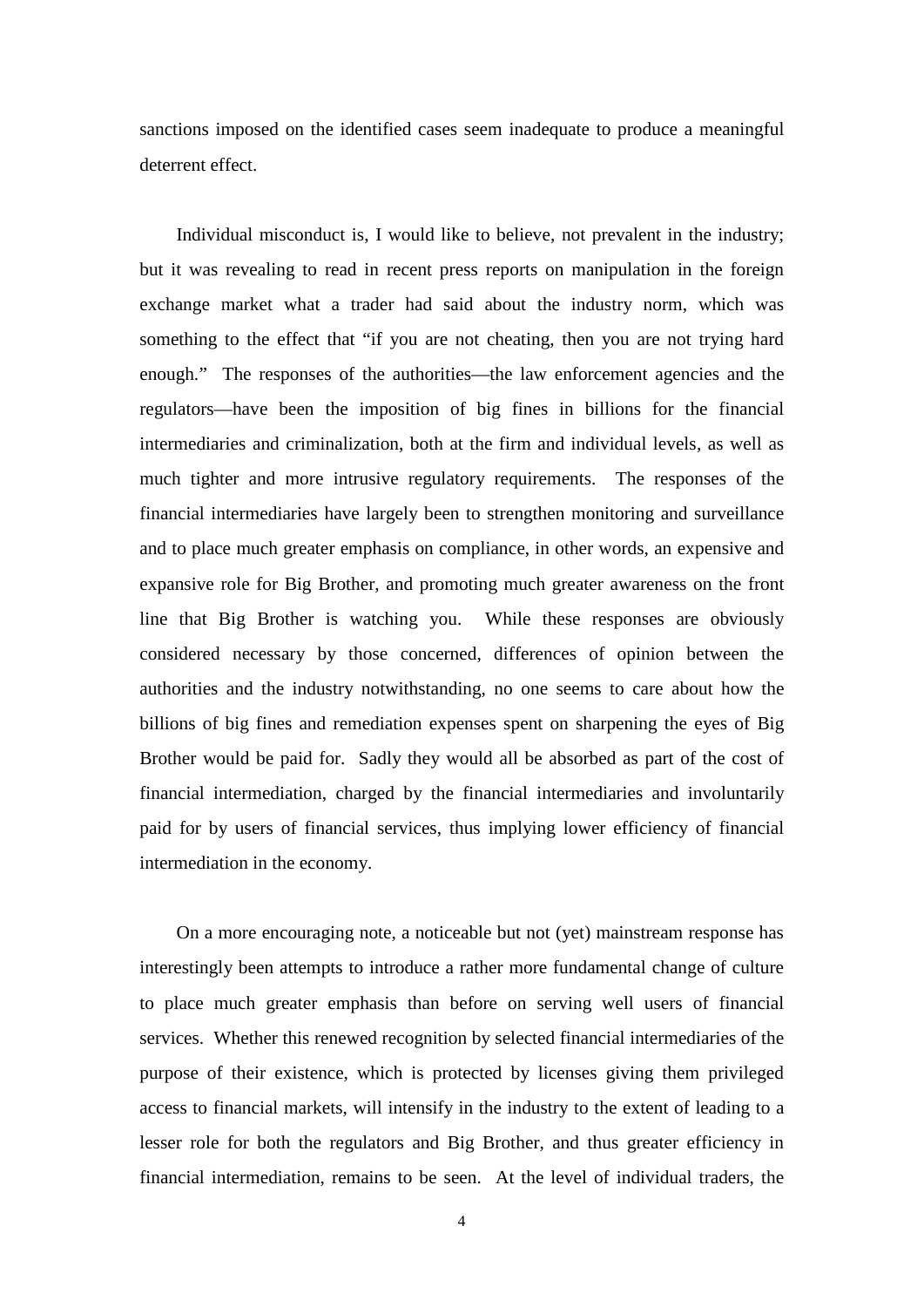change of culture should help to reduce or eliminate individual misconduct. But in my opinion this has to be supported by the removal of the incentives for misconduct embedded in current compensation arrangements in the industry.

At the firm level, the private interest in profit maximization, working through basically a similar incentive structure for management, as individuals, predominates. There is great emphasis on enhancing shareholders' value, as reflected in the sharp focus of shareholders, investors, analysts, and management on the share price of the firm, if it is a listed one, and a host of other measures on profitability. When the largest component of the remuneration of management is variable and awarded mainly by reference to different measures of profitability and largely takes the form of stocks of the firm, deferrals and selling restrictions notwithstanding, the private interest of management is aligned with that of shareholders. Understandably, therefore, profit maximization is of overriding importance in the management of financial intermediaries, over such other desirable objectives as customer satisfaction at the micro level and efficient financial intermediation that serves well the economy at the macro level. And so, when financial intermediaries are left very much on their own to run their businesses, the resulting balance struck between the conflicting interests in finance has always been in favor of the private interest of the financial intermediaries, and excessively so.

This incentive structure at the management level of financial intermediaries has shaped institutional behaviors that are a lot more complex. A questionable practice that comes to mind immediately is proprietary trading. Financial intermediaries have a captive and therefore privileged access to certain financial markets. As such, they are better positioned to identify short- or longer-term market trends ahead of those without privileged access, importantly the great majority of users of financial services who have to trade through them. The temptation of deploying this "expertise", or privileged information from clients, for the benefit of the firm by taking proprietary market positions and funding them with depositors' and clients' money, or money raised through other forms of borrowing, for the purpose of profit maximization, is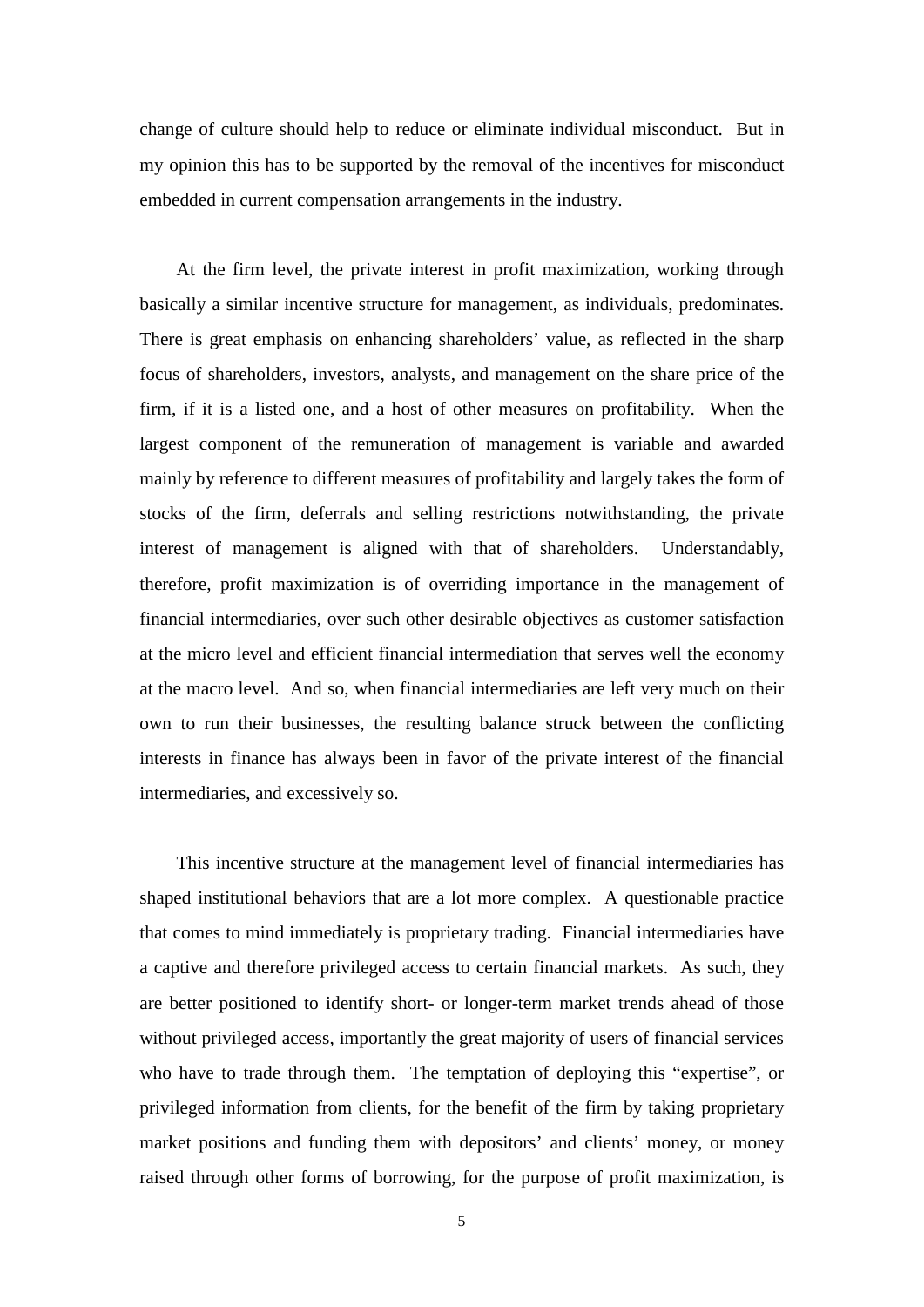clearly there. To me, the principal objection here is insider trading. And even if the trading is organized independent of any interface with clients, the objection is the engagement in playing a zero-sum game and expecting to win persistently.

Some would say that proprietary trading is now history, or soon to be, given the implementation of the famous Volcker Rule, now enshrined in the Dodd-Frank Act of the United States, assuming that President Trump will have difficulty in repealing it. US legislation, particularly financial legislation, has extraterritorial application, given political reality, the extensive use of the US dollar in international finance, and the ultimate clearing of US dollar denominated transactions in the US. In any case, even though the long reach of US laws is unwelcomed, it is likely that the spirit of the Volcker Rule will similarly be enshrined in the domestic legislation of other jurisdictions, particularly those who are the homes or hosts of internationally active financial intermediaries. Indeed, one hopes that this initiative will mean the end of proprietary trading, and there will no longer be any punting of depositors' money in exotic financial instruments promising high yields and low risks. But I fear that the jury is still out. Under the framework of the Dodd-Frank Act, there are key exemptions allowed for the taking of proprietary positions, very much the result of a political process in which the views of politically influential Wall Street had to be accommodated. One should simply not underestimate the ability of the financial intermediaries subject to the relevant prohibitions on proprietary trading to make imaginative use of the exemptions allowed. They do not need encouragement from President Trump!

For as long as there are financial markets, there have been various forms of proprietary trading by the financial intermediaries. And many have reported handsome trading profits in whatever financial instruments and in making use of whatever complex trading models in vogue at the time and awarded astronomical bonuses. Who paid for them? Collectively, it would be the users of financial services—the losers in the zero-sum game—perhaps unknowingly. Occasionally but hopefully not too often, they would be paid from the public purse when, by being "too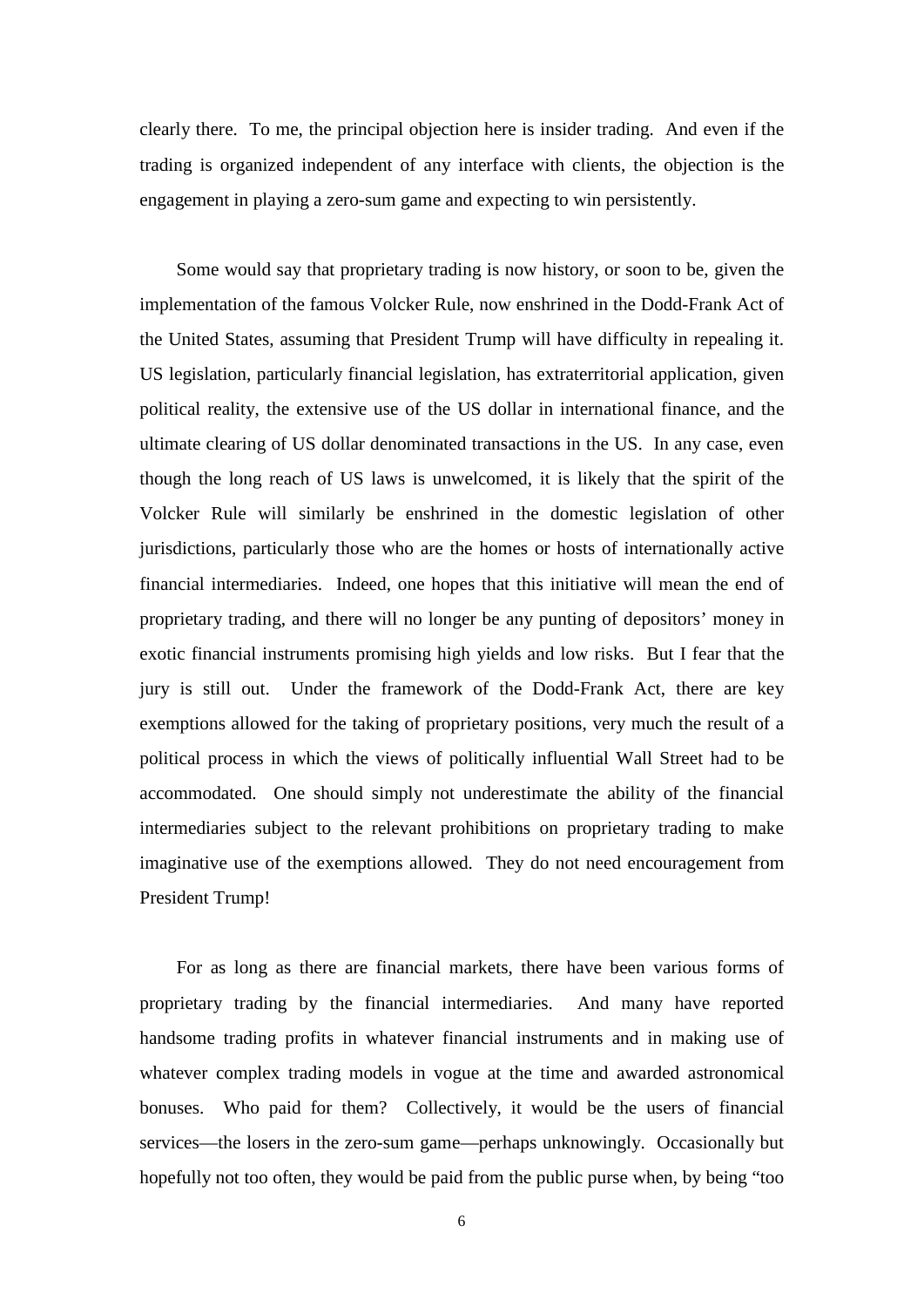big to fail", financial intermediaries had to be rescued by governments when things developed into crisis dimensions. Alternatively, they would be paid by the shareholders (also users of financial services) when losses, or worse still bankruptcy, eventually materialize (for example, proprietary positions in subprime CDOs), or when misconduct is eventually revealed and hefty fines (some politically inspired) are imposed by the authorities. The irony of all this is that, in the great majority of cases, those responsible for the mess have already had their bonuses put safely away to support their luxurious life styles forever, whether or not the financial crisis has also swept their lucrative jobs away. A few have, however, ended up in jail when misconduct was found to have crossed the threshold of criminality.

Even with prohibitions on proprietary trading, articulating a case, for the consumption of whoever that needs to be convinced, that certain trading activities are necessary for underwriting and market making related activities, or for risk mitigating hedging, thus falling within the key exemptions also allowed, is not such a difficult task. So is demonstrating that those trading activities do not involve any transactions that would result in a "material conflict of interest" with a customer. The attractiveness of making quick profits by taking and closing a position in a particular financial product, or in a relevant (or correlated) liquid market is always there in front of financial intermediaries. As long as there is a reasonable explanation or excuse, the risk is taken. Typical is the use of the infamous Credit Default Swaps (CDS) for the management of credit risks or market risks that were taken earlier against risk management parameters that are now considered inadequate in the light of changed market sentiment. Regulators obviously would not wish to challenge financial intermediaries when they "prudently" take the view that additional hedges have become necessary in managing whatever risks the firm is exposed to. Readers can perhaps appreciate better the difficulties in judging whether proprietary trading is involved when, for example, a financial intermediary takes action to short the equity market as a whole, through using exchange-traded equity derivatives, to arrange for "additional" hedge against idiosyncratic credit risks associated with margin lending collateralized, say, 50% on particular stocks, when the stock market looks, from the